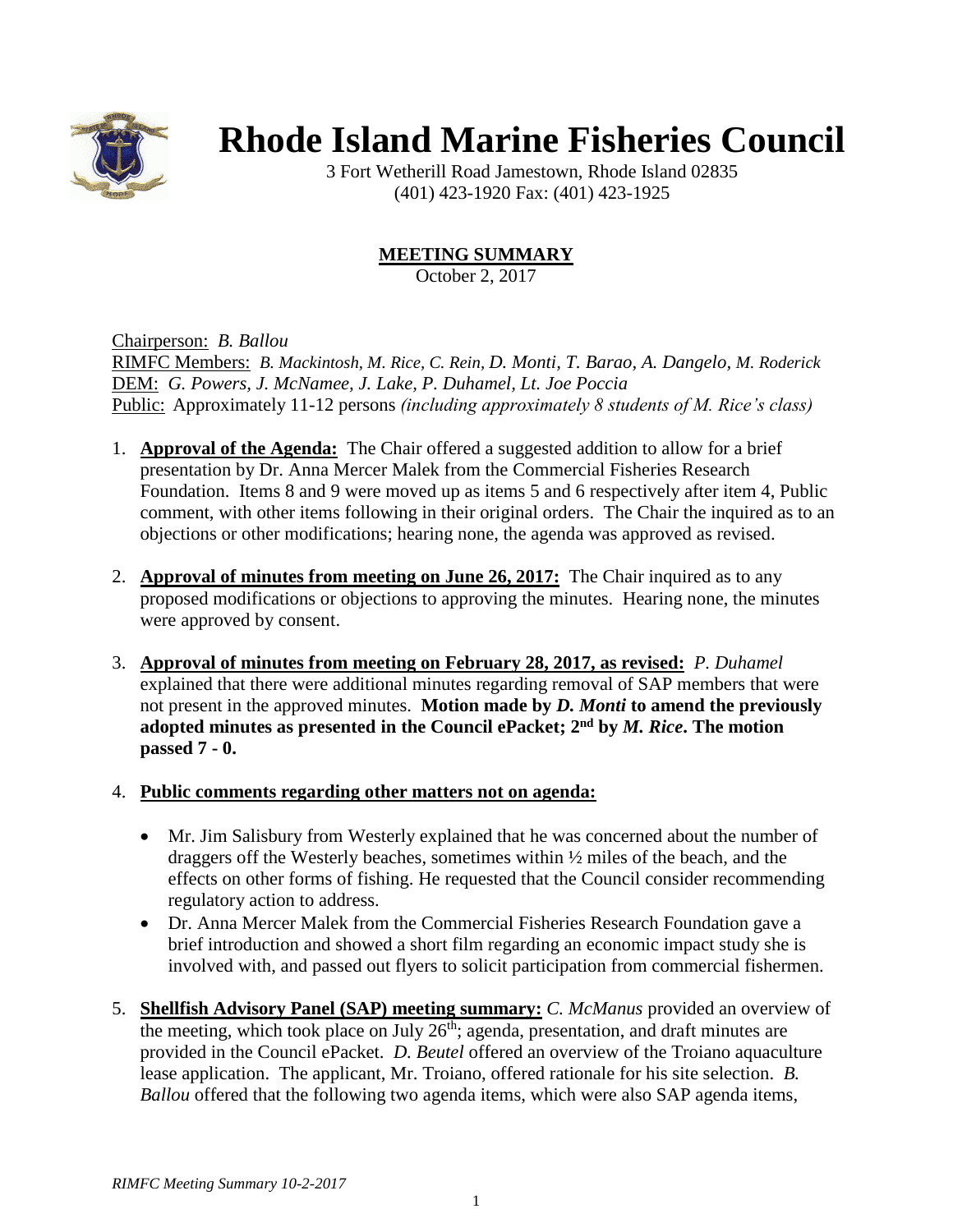would be discussed before the Council would be asked to approve the meeting minutes. *M. McGiveney* offered reasoning regarding the SAP recommendation to object to the application and site. He offered that the survey conducted by CRMC as part of the review process is not an adequate criterion by which to assess suitability of aquaculture as areas change over time. *M. Monteforte*, a commercial fisherman in the audience, offered that he shellfishes in the location where the lease is being proposed. Upon conclusion of the discussion and votes for the lease application and the SAP motion regarding mapping of areas in Narr. Bay for aquaculture suitability (see below), *B. Ballou* inquired as to any objections to approving the SAP meeting minutes. Hearing none, **the minutes were approved by consent**.

- 6. **Aquaculture lease application review (Troiano):** The matter was discussed as part of the SAP meeting summary (see above). Details of the SAP recommendations are provided in the SAP meeting minutes. **Motion made by** *D. Monti* **to recommend that the application not be approved due to conflicts with wild harvest; 2nd by** *B. Macintosh***.** *C. Rein* offered that he supported the application due to its small size and low shellfish density; that it was therefore not a conflict with wild harvest and should be supported as a desirable commercial activity to produce shellfish for consumption. **Substitute motion made by** *M. Rice* **to recommend** *not* **to object due to lack of conflict with wild harvest and consistency with historic uses (i.e., oyster harvest); 2nd by** *C. Rein***; this motion failed 3 – 4** (*M. Roderick, D. Monti, A. Dangelo*, and *B. Macintosh* not in support of the motion).*M. McGiveney* offered that while that area may currently have low shellfish densities, historically that areas has been highly productive for quahaugs. *C. Rein* emphasized that both activities could coincide; that this aquaculture activity should not significantly impact wild harvest fisheries. Mr. Troiano offered that he agreed that there was very little area available for aquaculture in the area, in that most of the area is highly productive for quahaug harvest. Concern was expressed regarding a precedent set if this lease were to be approved. Vote then was taken on the original motion made by *D. Monti*: **The original motion passed 4 – 3** (*M. Rice, C. Rein*, and *T. Barao* not in support of the motion).
- 7. **SAP motion regarding mapping of areas in Narr. Bay for aquaculture suitability:** *C. McManus* offered a summary of the discussion as occurred at the SAP meeting. *D. Beutel* offered that CRMC would like a map of fisheries uses which would be used to determine aquaculture suitability; and offered that maps specifically prohibiting aquaculture is not desired. He offered that such maps were promoted as part of the state-wide Shellfish Management Plan, but have not been produced. *C. Rein* inquired as to why aquaculture would not be specifically prohibited in some areas; to which *D. Beutel* replied that such is not the goal, but only to understand all uses so as to evaluate potential conflicts. He offered the last time such maps were developed was in 2000. *B. Macintosh* offered support for use maps and the need to efficiently evaluate competing uses. *M. McGiveney* offered that the exercise that took place in 2000 resulted in the Rome Point area being determined to be suitable for aquaculture. He offered that commercial quahaug fishing in the upper Bay needs protection from the threat of loss of fishable areas. He offered that the CRMC's proposed Narragansett Bay Special Area Management Plan (SAMP) should address this issue. **Motion made by** *M. Rice* **to request to the CRMC to undertake an update of their use mapping as part of the development of the Narragansett Bay SAMP, and to assure the inclusion of all fisheries uses;**  $2<sup>nd</sup>$  by *C. Rein*. The motion passed  $7-0$ .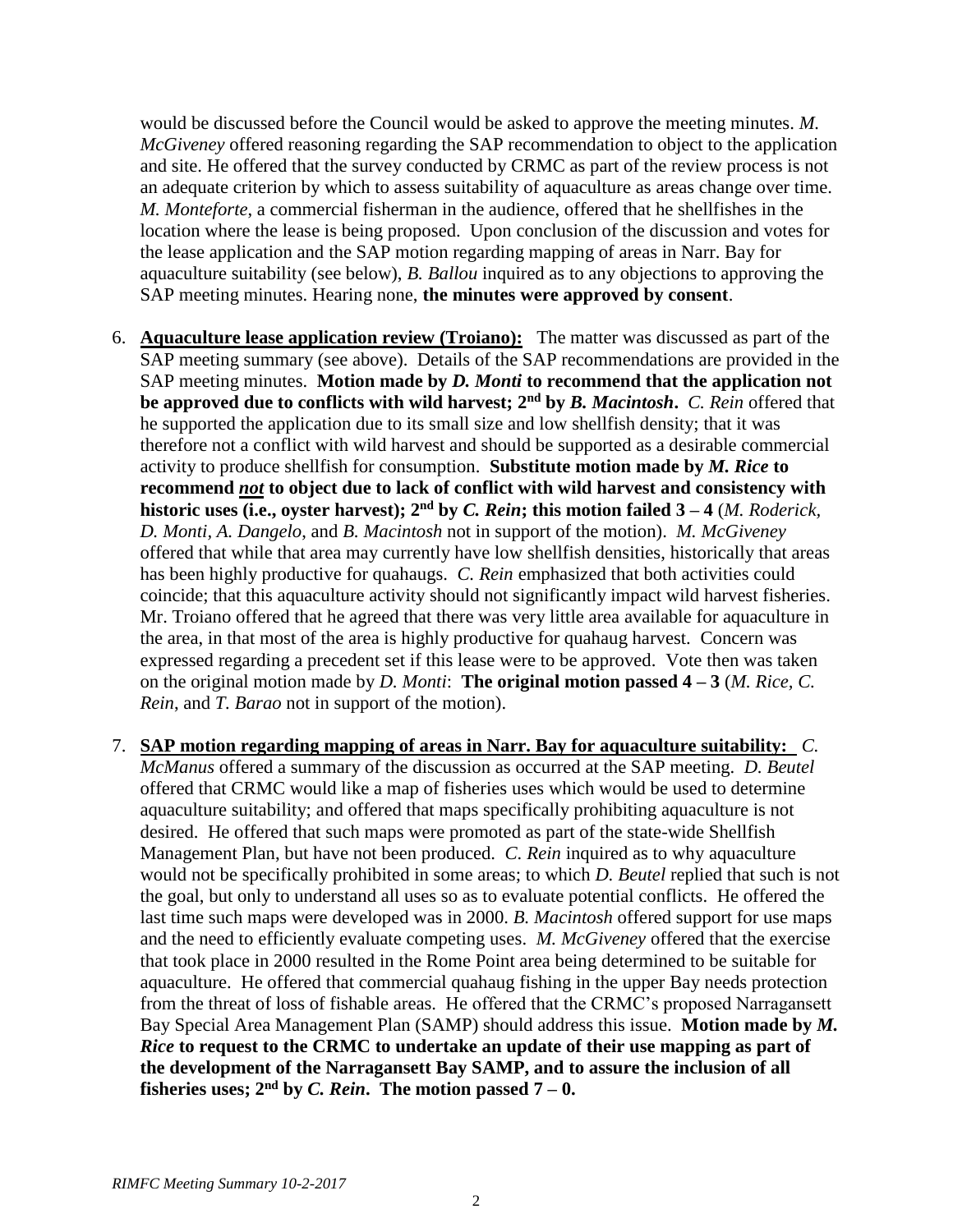8. **Industry Advisory Committee (IAC) meeting summary:** *J. Lake* provided an overview of the meeting, which took place on July  $26<sup>th</sup>$ ; agenda, presentation, and draft meeting minutes are provided in the Council ePacket. *J. McNamee* will provide a presentation of the commercial licensing program and proposed legislation that will be submitted this fall at the December Council meeting. *B. Ballou* **inquired as to any objections to approving the IAC meeting minutes. Hearing none, the minutes were approved by consent.**

## 9. **September 18 public hearing items (***Part 2 - Licensing***):**

- Part 2 Licensing: Exit/entry ratio Restricted Finfish Endorsement, Bay Quahaug Endorsement, and Soft-shell Clam Endorsement: *P. Duhamel* offered that no proposals for modifications were received, that the IAC recommended status quo, and no public comments provided at the hearing. **Motion made by** *D. Monti* **to recommend status quo for all endorsements;**  $2^{nd}$  by *M. Rice*. The motion passed  $7 - 0$ .
- Part 2 Licensing: Proposed amendment to the Activity Standard involving the issuance of new licenses upon sale of vessel and/or gear: *J. Lake* offered that the annotated language before the Council for review was modified since the public notice as better reflective of the intent of the proposal as offered by the IAC. He noted that provisions relating to the transfer of a fishing business to a family or crew member under hardship conditions was addressed and modified in 2016, and is therefore believed to be adequate in terms of intent of this most recent IAC proposal. Discussion ensued as to the requirement to hold the license for two full years prior to being eligible for a transfer, which remains unchanged and was determined to not be part of the IAC proposal. **Motion made by** *C. Rein* **to recommend adoption of new language as proposed as section 6.7.8(e);**  $2^{nd}$  **by** *B. Macintosh***. The motion passed**  $7 - 0$ **.** J. McNamee offered that the draft 2018 Sector Management Plans would be finalized to include the Council recommendations.
- 10. **Winter harvest schedules for Greenwich Bay, Bristol Harbor, and Bissel Cove/Fox Island Shellfish Management Areas:** *B. Ballou* offered a summary of the current default schedules and that a proposal was received to amend to the schedule for Greenwich Bay. *M. McGiveney* offered that as Christmas fell on a normally closed day (i.e., Monday), he was looking that the following Tuesday be opened. *P. Duhamel* offered that no requests for modifications to the schedules for Bristol Harbor or Bissel Cove/Fox Island was received. **Motion made by** *D. Monti* **to recommend that the schedule for the Greenwich Bay Shellfish Management Areas be modified to be open on Tuesday, December 26th, in**  addition to the already scheduled open days;  $2<sup>nd</sup>$  by *M. Rice*. The motion passed  $7 - 0$ .
- 11. **IAC Membership:** *B. Ballou* offered that resignations were received for Mr. Carl Granquist and Mr. Eric Reid, and that an application for membership was received by Ms. Katie Almeida (Town Dock). **Motion made by** *A. Dangelo* **to accept resignations and approve new member as received; 2nd by** *B. Macintosh***. The motion passed 7 – 0.** *D. Monti* offered that he and Council Member *T. Barao* would solicit membership for the currently vacant recreational slot.